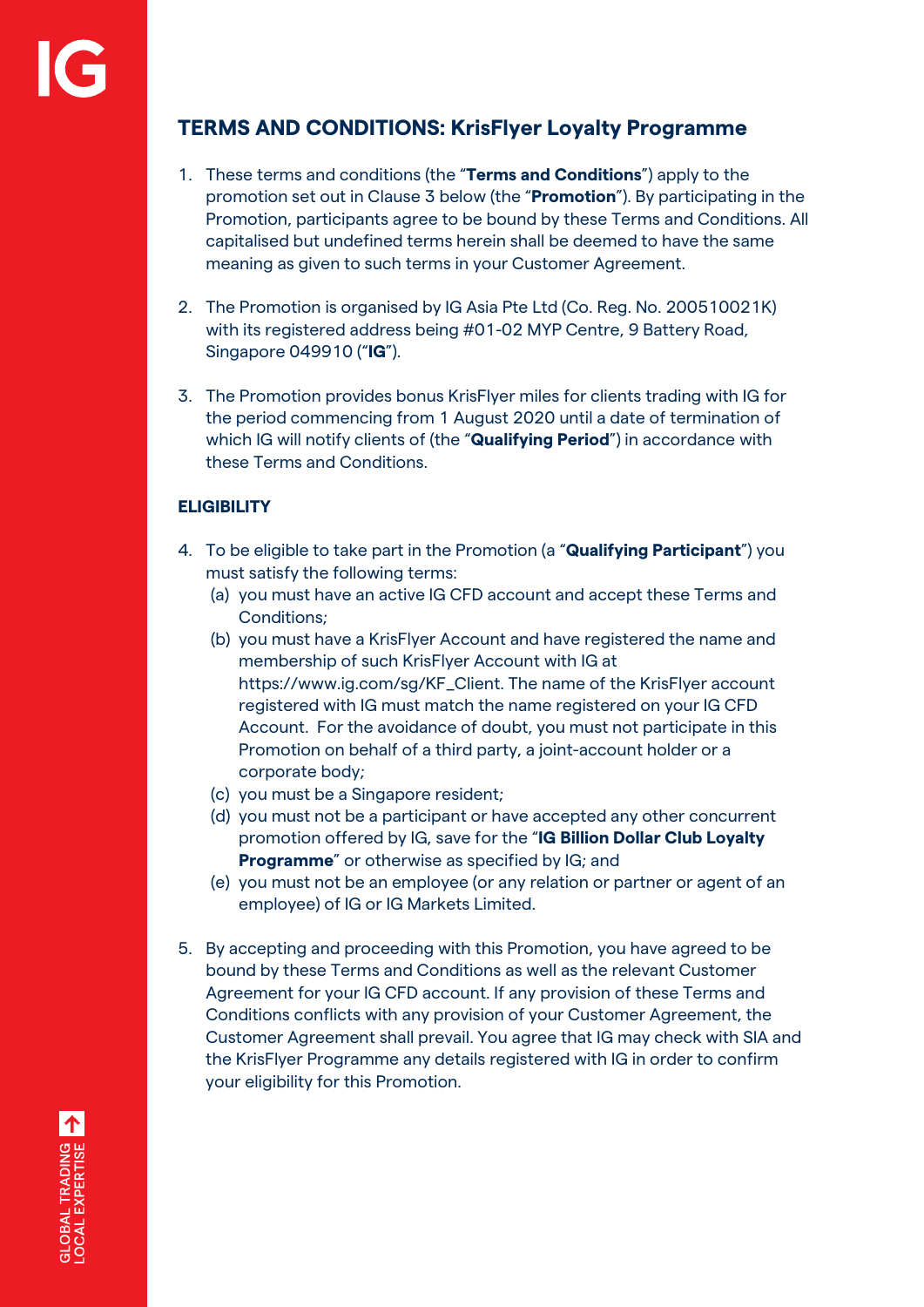### **PROMOTION DETAILS – KrisFlyer Loyalty Programme**

- 6. If you are a Qualifying Participant, we will credit KrisFlyer miles into your registered KrisFlyer Account ("**Bonus KrisFlyer Miles**") monthly, subject to the following:
	- (a) during a particular calendar month of the Qualifying Period, you must execute trade(s) with a Contract Value, in aggregate, of an amount equal to or greater than the amount set out in Clause 7 below under the column "Monthly Aggregate Contract Value (USD)". For the avoidance of doubt, only opening Transactions will contribute towards the Monthly Aggregate Contract Value;
	- (b) you must have a KrisFlyer Account and the name of the KrisFlyer Account registered with IG must match the name registered on your IG CFD account. For the avoidance of doubt, you must not participate in this Promotion on behalf of a third party, a joint-account holder or a corporate body;
	- (c) in the event that you operate more than one IG CFD account, we will combine the Monthly Aggregate Contract Value of the Transactions in each of your IG CFD accounts to determine the number of Bonus KrisFlyer Miles you are eligible to receive for each month. For example, if you have two IG CFD accounts and at the end of the month during the Qualifying Period and the Monthly Aggregate Contract Value of your Transactions areUSD11,000,000 for each of your accounts, IG will combine the two Monthly Aggregate Contract Values resulting in a total amount of USD22,000,000, which makes you eligible to receive 2,500 Bonus KrisFlyer Miles for that month according to the table in Clause 7 below;
	- (d) the Transactions must be opened during the Qualifying Period;
	- (e) you must be fully authorised to operate your IG CFD account;
	- (f) the Transactions must be initiated by you and not by IG acting on your behalf (e.g. system generated trades);
	- (g) you are eligible to receive the number of Bonus KrisFlyer Miles corresponding to the respective Monthly Aggregate Contract Value of your Transaction(s) made during the Qualifying Period per month according to the table set out in Clause 7 below; and
	- (h) you will receive Bonus KrisFlyer Miles accrued from the date of your registration of your KrisFlyer Account name and membership number with IG pursuant to Clause 4b) above i.e. if you traded with IG during the months of August and September but only provide your KrisFlyer Account details to IG in September, you will only be eligible to receive Bonus KrisFlyer Miles according to the table set out in Clause 7 for the month of September.

GLOBAL TRADING A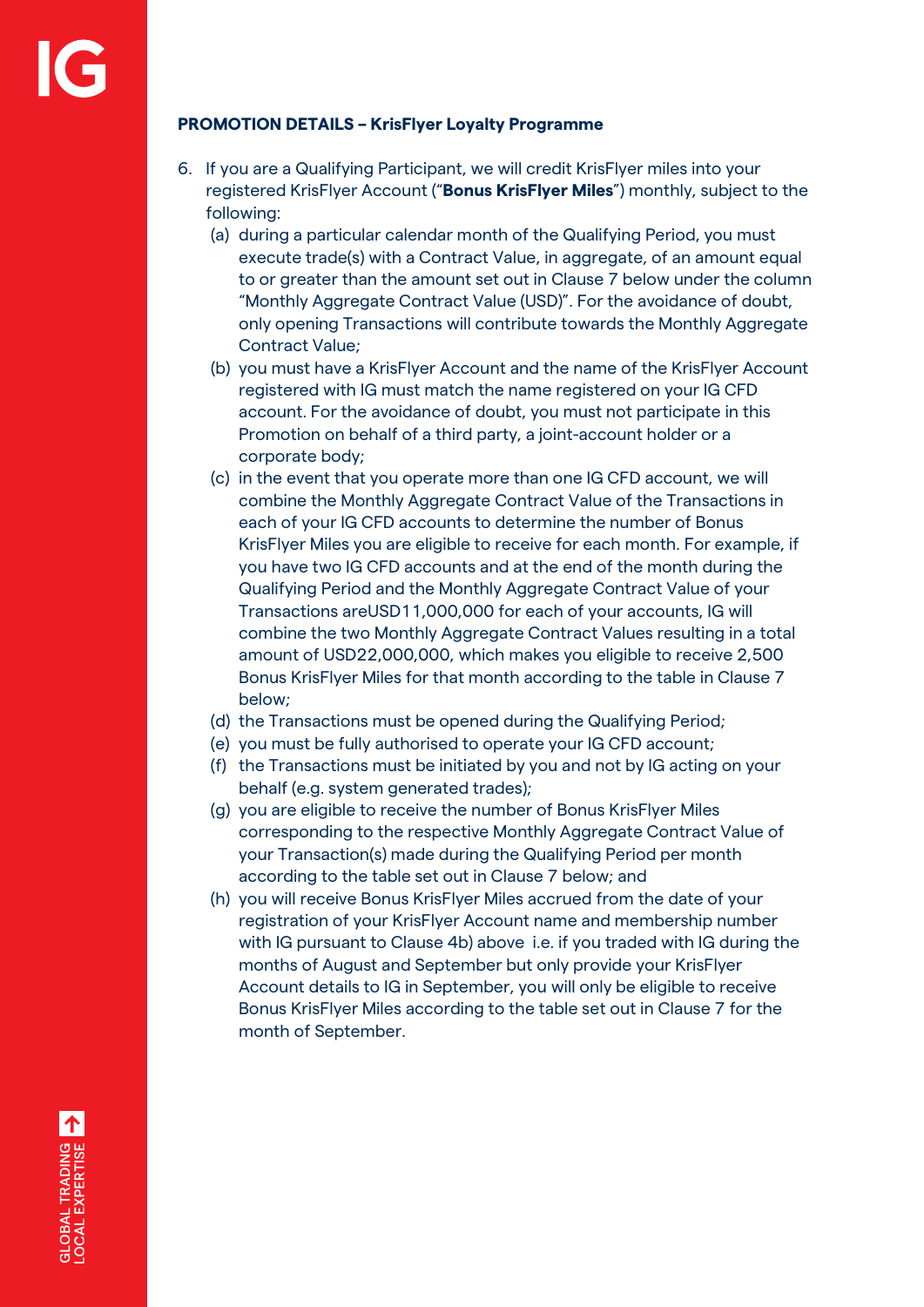| <b>Monthly Aggregate Contract Value</b><br>(USD) | <b>Bonus KrisFlyer Miles Payable</b><br><b>Monthly</b> |
|--------------------------------------------------|--------------------------------------------------------|
| >\$500,000                                       | 60                                                     |
| >\$1,000,000                                     | 100                                                    |
| >\$5,000,000                                     | 500                                                    |
| >\$10,000,000                                    | 1,100                                                  |
| >\$15,000,000                                    | 1,800                                                  |
| >\$20,000,000                                    | 2,500                                                  |
| >\$25,000,000                                    | 3,750                                                  |
| >\$50,000,000                                    | 7,000                                                  |

### 7. The allocation of the Bonus KrisFlyer Miles is as follows:

For the avoidance of doubt:

- (a) a Qualifying Participant is only eligible to receive Bonus KrisFlyer Miles based on the corresponding Monthly Aggregate Contract Value of the Transaction(s) at the end of each month within the Qualifying Period, which also applies in the event of Clause 6(c) above; and
- (b) to receive the Bonus KrisFlyer Miles, a Qualifying Participant must meet the Monthly Aggregate Contract Value requirement. For example, a Qualifying Participant who opens Transactions with a Monthly Aggregate Contract Value of USD6,000,000 in one month and USD16,000,000 in another month will be eligible to receive 2,300 Bonus KrisFlyer Miles in total for the two months (subject to all other conditions in these Terms and Conditions being satisfied).

## **OTHER DETAILS**

- 8. We will use reasonable efforts to ensure that Bonus KrisFlyer Miles earned by a Qualifying Participant are credited within 30 working days of the last date of the month within the Qualifying Period e.g. 31 August 2021, 30 September 2021.
- 9. Each participant in this Promotion agrees and acknowledges that:
	- (a) Membership in the KrisFlyer Programme and the earning and redemption of Bonus KrisFlyer Miles is subject to the terms and conditions of the KrisFlyer Programme. IG will not redeem, transfer, assign or exchange any Bonus KrisFlyer Miles;
	- (b) all Bonus KrisFlyer Miles are governed by the terms and conditions of the KrisFlyer Programme;
	- (c) KrisFlyer Membership Services may vary the terms and conditions of the KrisFlyer Programme or terminate such programme at any time;
	- (d) you will be required to pay:

 1. any Ticket Taxes, taxes and other airport related charges (including any applicable GST on those taxes and charges) which may be due on the redemption of Bonus KrisFlyer Miles; and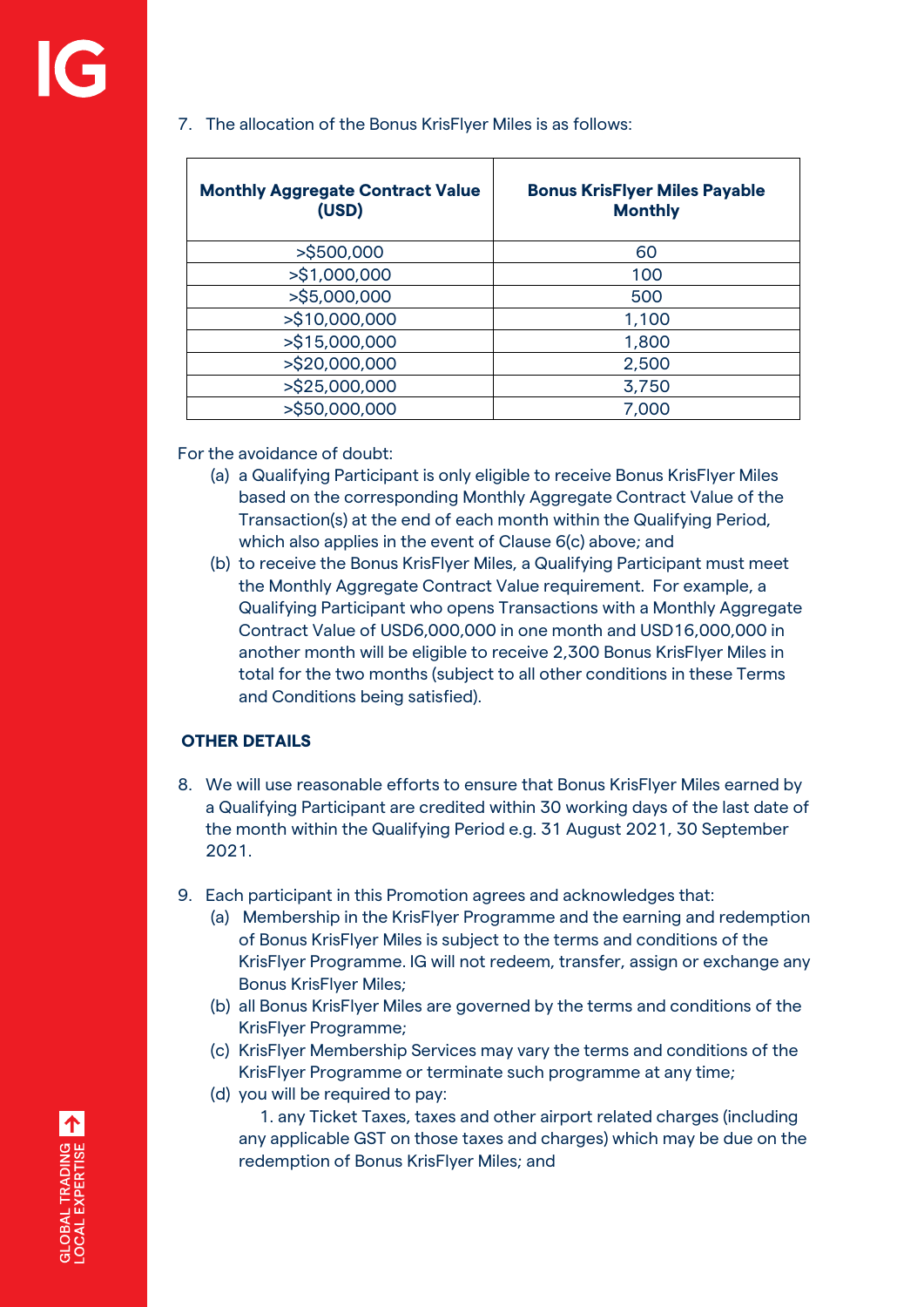2. any applicable GST on any additional payment required on redeeming the Bonus KrisFlyer Miles;

- (e) a participant may receive Bonus KrisFlyer Miles only in a KrisFlyer Account in the participant's name;
- (f) the number of Bonus KrisFlyer Miles required to redeem any trips is up to the discretion of the KrisFlyer Programme; and
- (g) IG will not be liable to any participant for any awards or benefits (including flights) for which the participant is eligible or actually redeems pursuant to the KrisFlyer Programme. IG will not be liable for any costs, expenses or losses incurred by a participant due to the Promotion as a result of or in connection with their participation in this Promotion or the KrisFlyer Programme.
- 10.Unless otherwise stated in these Terms and Conditions, we are the sole arbiter of the Promotion, these Terms and Conditions and any other issues arising under the Promotion. Exceptions to these Terms and Conditions are at the sole discretion of IG's management, and our decision is final. We reserve the right to alter, amend or terminate the Promotion or any aspect of it (including these Terms and Conditions) at any time and without prior notice.
- 11.Unless otherwise stated in these Terms and Conditions, all dates are determined in accordance with Singapore time.
- 12. Foreign exchange conversions necessary to calculate the requirements in the Table in Clause 7 above will be converted at the spot rate, as determined by IG, at 10 p.m. (United Kingdom time).
- 13. Trades in binaries (or digital 100s), sprints and options are not Transactions that qualify for the purposes of this Promotion.
- 14.We will not be liable for any losses incurred by you as a result of your trading in relation to this Promotion. Trading CFDs is a high-risk activity and it is possible to lose more than your initial investment.
- 15.Any dispute or situation not covered by these Terms and Conditions will be resolved by our management in a manner it deems to be fairest to all concerned and that decision shall be final and binding on all parties. We reserve the right to refuse to award Bonus KrisFlyer Miles under the Promotion if we have reasonable belief that the Promotion is being abused in any way. Further, where any of these Terms and Conditions are breached or there is any reason to suspect a participant (including a Qualifying Participant) has acted fraudulently or obtained an unfair or unintended advantage pursuant to the Promotion, we reserve the right to stop or withdraw the Promotion.
- 16. If, at any time, all or any part of any provision of these Terms and Conditions are or become illegal, invalid or unenforceable in any respect under the law of any jurisdiction, such provision(s) shall not affect or impair the legality, validity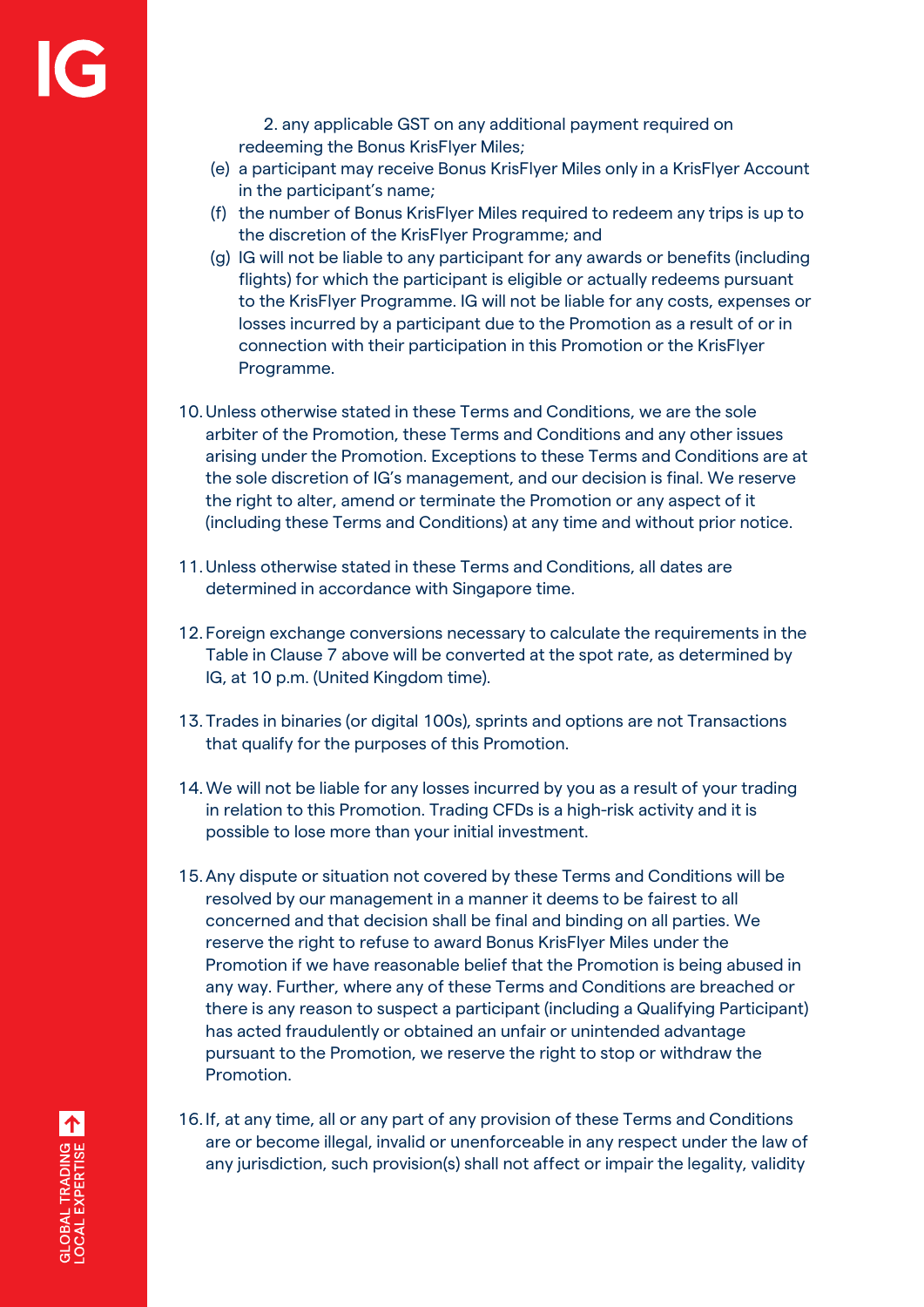or enforceability in that jurisdiction of the remainder of that provision or all other provisions of these Terms and Conditions or the legality, validity or enforceability under the law of any other jurisdiction of that provision or all other provisions of these Terms and Conditions.

- 17. Each person who participates or attempts to participate in the Promotion agrees that IG may disclose personal information in accordance with IG's Privacy and Access Policy. For the avoidance of doubt, each such person consents to IG exchanging, using and disclosing their personal information (including their name, address and date of birth and KrisFlyer membership number) for the purposes of facilitating their participation or attempted participation in this Promotion.
- 18. These Terms and Conditions shall be governed by and construed in accordance with the laws of Singapore and shall by subject to the jurisdiction of the Singaporean courts.

#### **DEFINITIONS AND INTERPRETATION**

19. In these Terms and Conditions:

"**Customer Agreement**" means the agreement made between IG and you, governing the basis on which IG provides services to you and the dealings between IG and you.

"**KrisFlyer Account**" means such account individual to each KrisFlyer Member, which is maintained by SIA and which tracks the accrual and redemption of KrisFlyer Miles by the KrisFlyer Member.

"**KrisFlyer Miles**" means the mile(s) awarded to the KrisFlyer Members pursuant to the terms and conditions of the KrisFlyer Programme.

"**KrisFlyer Programme**" means the frequent flyer programme maintained by SIA whereby KrisFlyer Members can accrue KrisFlyer Miles in conjunction with flight and non-flight activities and where, at certain mileage levels, KrisFlyer Members can redeem award tickets, flight upgrades or other benefits, which for the avoidance of doubt, shall mean, at the date hereof, the programme called the KrisFlyer Programme.

"**KrisFlyer Member**" means any person who is recognised by SIA as a member of the KrisFlyer Programme in accordance with the rules of the KrisFlyer Programme from time to time.

"**KrisFlyer Membership Services**" means the call centre operated by SIA to service KrisFlyer members under the KrisFlyer Programme.

"**SIA**" means Singapore Airlines Limited.